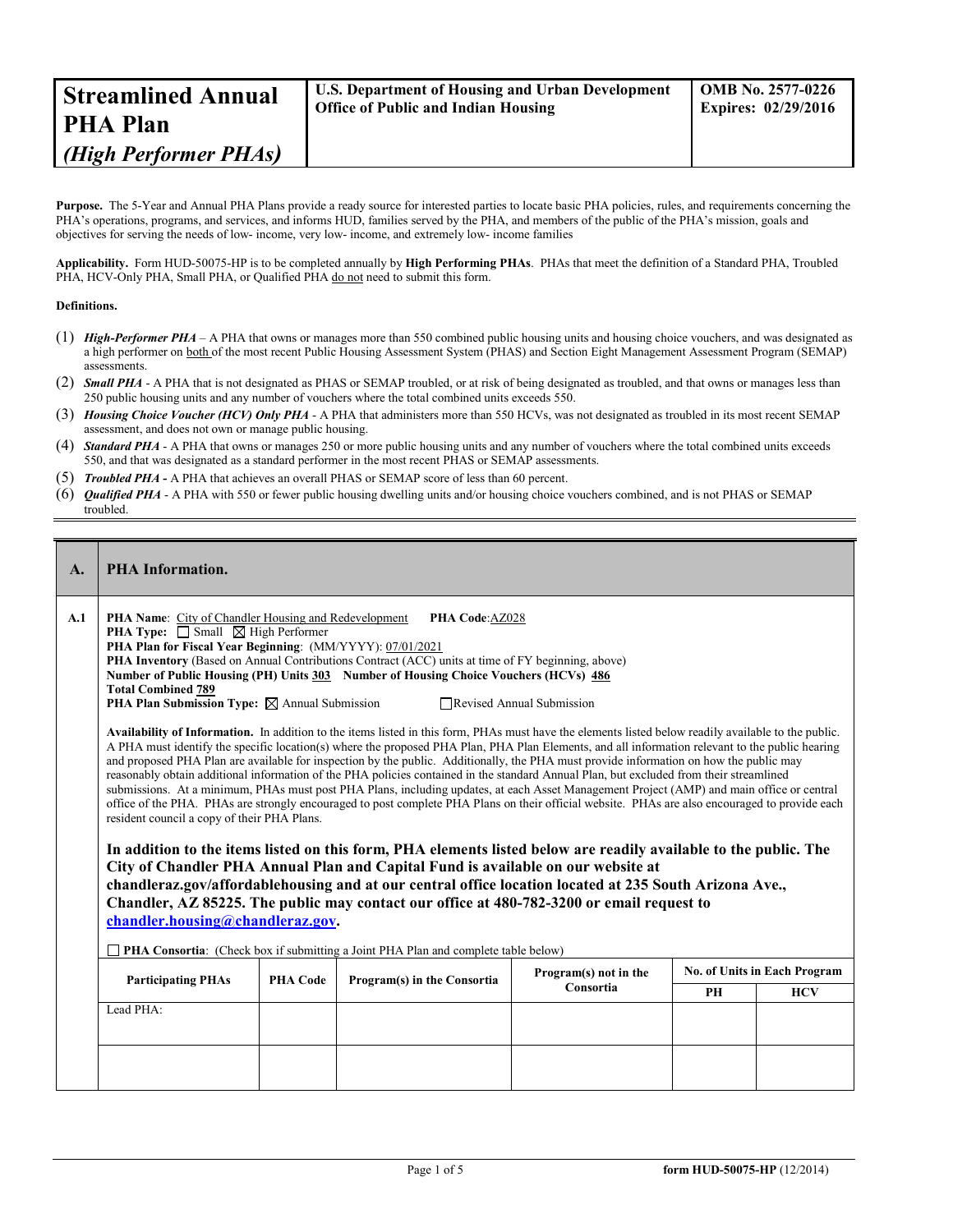### **B.1 Revision of PHA Plan Elements.**

- (a) Have the following PHA Plan elements been revised by the PHA since its last **Annual PHA Plan** submission?
- Y N
	- Statement of Housing Needs and Strategy for Addressing Housing Needs.
- Deconcentration and Other Policies that Govern Eligibility, Selection, and Admissions.
- Financial Resources.
- Rent Determination.
- Homeownership Programs.
- Safety and Crime Prevention.
- Pet Policy. Substantial Deviation.
- □ ⊠ Significant Amendment/Modification

(b) The PHA must submit its Deconcentration Policy for Field Office Review.

# **The Deconcentration Policy is incorporated in the Housing Choice Voucher Administrative Plan (Attachment B) and Admissions and Continued Occupancy (ACOP) (Attachment C).**

(c) If the PHA answered yes for any element, describe the revisions for each element below:

### **The information below reflects the PHA Financial Resources:**

| Source                                                        | <b>Planned S</b> | <b>Planned Use</b>                       |
|---------------------------------------------------------------|------------------|------------------------------------------|
| 1. Federal Grants (FY 2021 grants)                            |                  |                                          |
| a) Public Housing Operating Fund                              | \$1,196,000      | <b>Public Housing Operations</b>         |
| b) Public Housing Capital Fund                                | 750,000          | Public Housing Capital Improvements      |
| c) Annual Contributions for Section 8 Tenant-Based Assistance | 6,120,000        | HCV Rental payments and admin            |
| d) Community Development Block Grant                          | 1,592,983        |                                          |
| E) Family Self Sufficiency                                    | 137,867          | FSS Coordinators Salary                  |
| 2. Prior year Federal Grants (unobligated funds only)         |                  |                                          |
| Capital Fund                                                  | 1.500.000        | Public Housing Capital Improvements      |
| 3. Public Housing Dwelling Rental Income                      | 1,350,000        |                                          |
| <b>4. Non-Federal Sources</b>                                 |                  |                                          |
| City General Fund                                             | 330,000          | Public Housing Operations                |
| <b>Total Resources</b>                                        | \$12,976,850     | <b>HCV</b> and Public Housing Operations |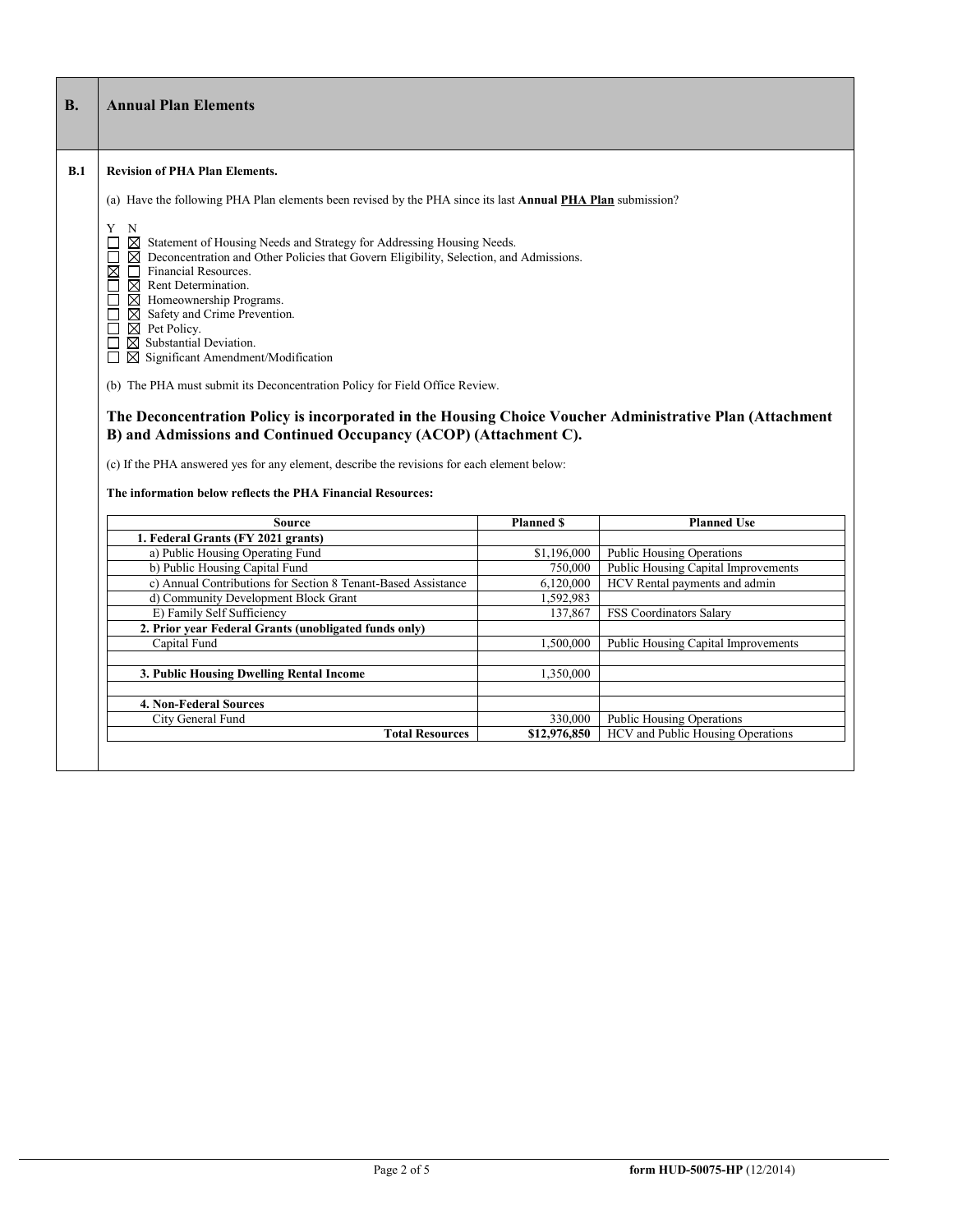| B.2         | <b>New Activities.</b>                                                                                                                                                                                                                                                                                                                                                                                                                                                                                                                                                                                                                                                                                                                                                                          |
|-------------|-------------------------------------------------------------------------------------------------------------------------------------------------------------------------------------------------------------------------------------------------------------------------------------------------------------------------------------------------------------------------------------------------------------------------------------------------------------------------------------------------------------------------------------------------------------------------------------------------------------------------------------------------------------------------------------------------------------------------------------------------------------------------------------------------|
|             | (a) Does the PHA intend to undertake any new activities related to the following in the PHA's current Fiscal Year?                                                                                                                                                                                                                                                                                                                                                                                                                                                                                                                                                                                                                                                                              |
|             | Y N<br>⊠ Hope VI or Choice Neighborhoods.<br>$\boxtimes$ Mixed Finance Modernization or Development.<br>$\Box$ Demolition and/or Disposition.<br>⊠<br>$\boxtimes$ Conversion of Public Housing to Tenant Based Assistance.<br>$\Box$<br>□ Conversion of Public Housing to Project-Based Assistance under RAD.<br>⊠<br>⊠<br>Project Based Vouchers.<br>$\boxtimes$ Units with Approved Vacancies for Modernization.<br>$\boxtimes$ Other Capital Grant Programs (i.e., Capital Fund Community Facilities Grants or Emergency Safety and Security Grants).                                                                                                                                                                                                                                        |
|             | (b) If any of these activities are planned for the current Fiscal Year, describe the activities. For new demolition activities, describe any public<br>housing development or portion thereof, owned by the PHA for which the PHA has applied or will apply for demolition and/or disposition approval<br>under section 18 of the 1937 Act under the separate demolition/disposition approval process. If using Project-Based Vouchers (PBVs), provide the<br>projected number of project based units and general locations, and describe how project basing would be consistent with the PHA Plan.                                                                                                                                                                                             |
|             | COCHD continues to research options to include RAD, demo/disposition for our housing portfolio (Attachment<br>P). Implementation Phase I of repositioning of public housing includes submission of RAD application to HUD,<br>selection of a developer to assist in repositioning of one and/or two of the public housing sites. Pursue the<br>acquisition of a property as part of repositioning strategy to construct approx. 90 unit multi-family senior (1<br>and 2 bedrooms) or families (1-5 bedrooms) (RAD - PBV or PBRA). In addition, redevelopment through<br>demo/new construction of existing public housing site 3 approx. 120 units (1-5 bedrooms) (PBV or PBRA).<br>COHRD continues to work with HUD TA provider, pursue RAD training and update local HUD staff on<br>progress. |
| B.3         | Progress Report.                                                                                                                                                                                                                                                                                                                                                                                                                                                                                                                                                                                                                                                                                                                                                                                |
|             | Provide a description of the PHA's progress in meeting its Mission and Goals described in the PHA 5-Year Plan.<br>The Progress Report is included in Attachment P.                                                                                                                                                                                                                                                                                                                                                                                                                                                                                                                                                                                                                              |
| <b>B.4.</b> | <b>Most Recent Fiscal Year Audit.</b>                                                                                                                                                                                                                                                                                                                                                                                                                                                                                                                                                                                                                                                                                                                                                           |
|             | (a) Were there any findings in the most recent FY Audit?                                                                                                                                                                                                                                                                                                                                                                                                                                                                                                                                                                                                                                                                                                                                        |
|             | Y N<br>$\Box$ $\times$                                                                                                                                                                                                                                                                                                                                                                                                                                                                                                                                                                                                                                                                                                                                                                          |
|             | (b) If yes, please describe:                                                                                                                                                                                                                                                                                                                                                                                                                                                                                                                                                                                                                                                                                                                                                                    |
|             | Other Document and/or Certification Requirements.                                                                                                                                                                                                                                                                                                                                                                                                                                                                                                                                                                                                                                                                                                                                               |
| C.1         | Certification Listing Policies and Programs that the PHA has Revised since Submission of its Last Annual Plan                                                                                                                                                                                                                                                                                                                                                                                                                                                                                                                                                                                                                                                                                   |
|             | Form 50077-ST-HCV-HP, Certification of Compliance with PHA Plans and Related Regulations, must be submitted by the PHA as an electronic<br>attachment to the PHA Plan. (Attachment ac)                                                                                                                                                                                                                                                                                                                                                                                                                                                                                                                                                                                                          |
| C.2         | <b>Civil Rights Certification.</b>                                                                                                                                                                                                                                                                                                                                                                                                                                                                                                                                                                                                                                                                                                                                                              |
|             | Form 50077-ST-HCV-HP, Certification of Compliance with PHA Plans and Related Regulations, must be submitted by the PHA as an electronic<br>attachment to the PHA Plan. (Attachment ac)                                                                                                                                                                                                                                                                                                                                                                                                                                                                                                                                                                                                          |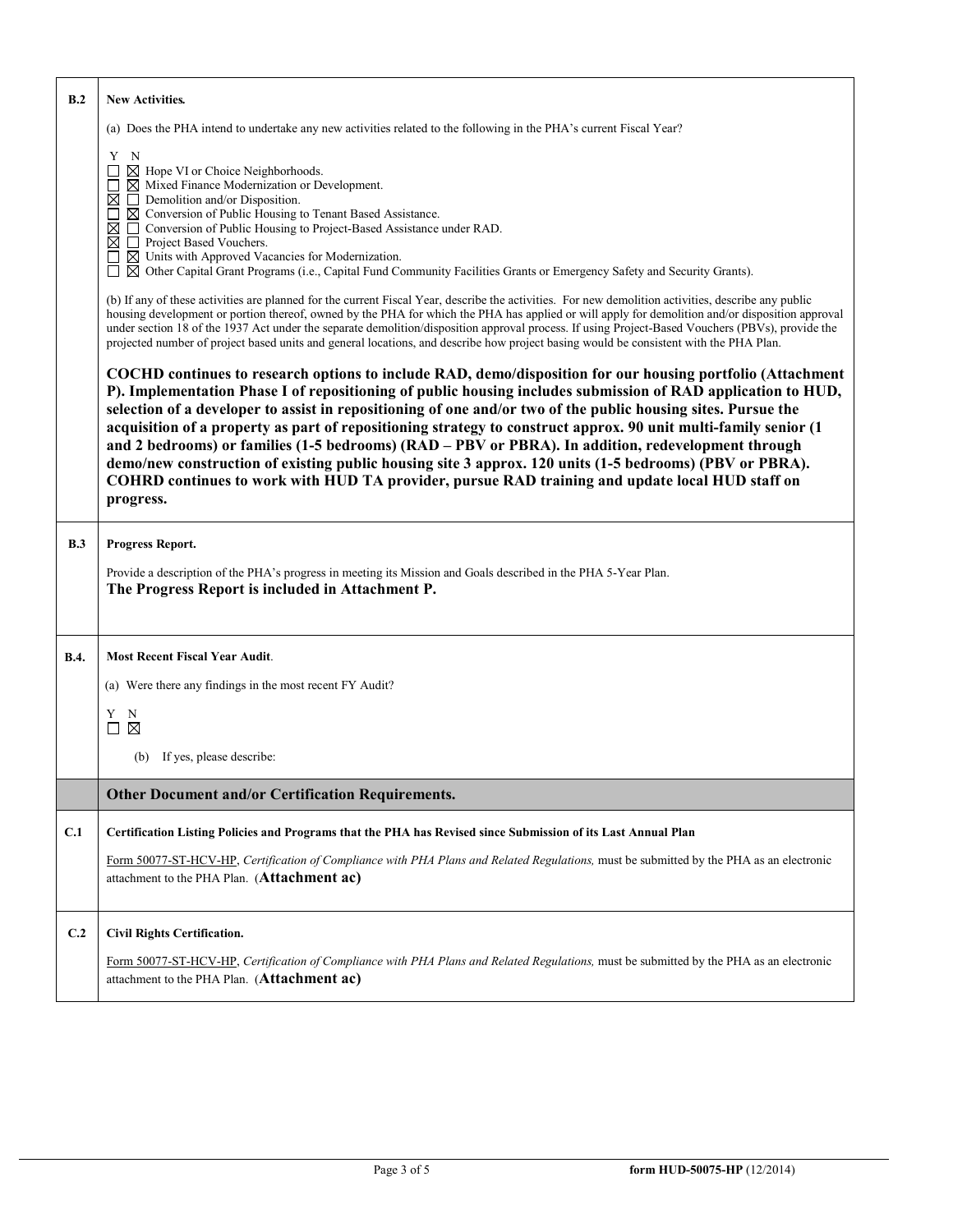| C.3 | <b>Resident Advisory Board (RAB) Comments.</b>                                                                                                                                                                                                                      |
|-----|---------------------------------------------------------------------------------------------------------------------------------------------------------------------------------------------------------------------------------------------------------------------|
|     | (a) Did the RAB(s) provide comments to the PHA Plan?                                                                                                                                                                                                                |
|     | Y<br>- N<br>□<br>⊠<br>If yes, comments must be submitted by the PHA as an attachment to the PHA Plan. PHAs must also include a narrative describing their analysis of                                                                                               |
|     | the RAB recommendations and the decisions made on these recommendations. (Attachment S)                                                                                                                                                                             |
| C.4 | <b>Certification by State or Local Officials.</b><br>Form HUD 50077-SL, Certification by State or Local Officials of PHA Plans Consistency with the Consolidated Plan, must be submitted by the<br>PHA as an electronic attachment to the PHA Plan. (Attachment ac) |
| D   | Statement of Capital Improvements. Required in all years for all PHAs completing this form that administer public<br>housing and receive funding from the Capital Fund Program (CFP).                                                                               |
| D.1 | Capital Improvements. Include a reference here to the most recent HUD-approved 5-Year Action Plan (HUD-50075.2) and the date that it was<br>approved by HUD.                                                                                                        |
|     | See HUD Form 50075.2 to be approved by HUD (Attachment G). Most recent 50075.2 approved on 05/07/2020.                                                                                                                                                              |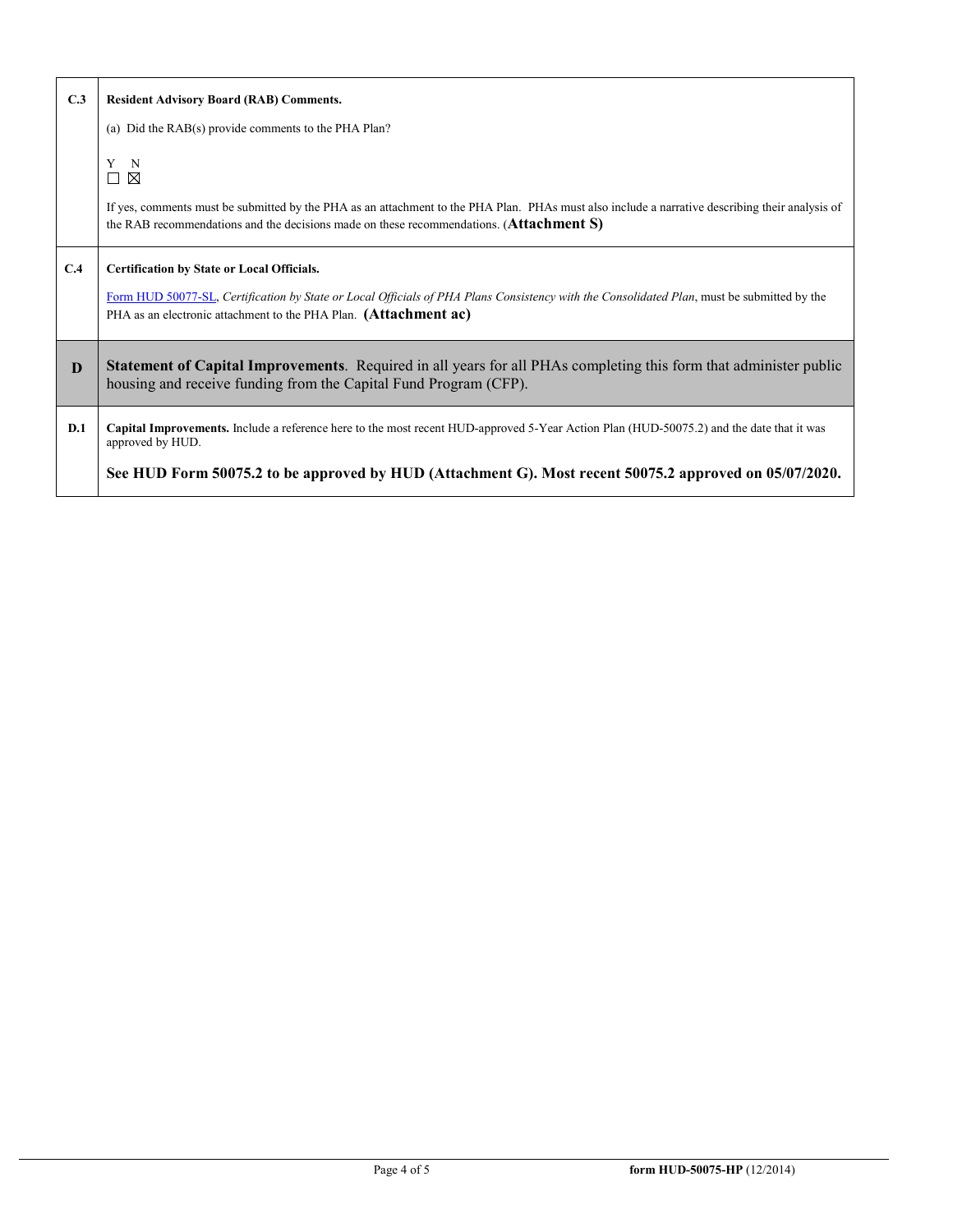# **Instructions for Preparation of Form HUD-50075-HP Annual Plan for High Performing PHAs**

- **A. PHA Information.** All PHAs must complete this section.
	- **A.1** Include the full **PHA Name**, **PHA Code**, **PHA Type**, **PHA Fiscal Year Beginning** (MM/YYYY), **PHA Inventory, Number of Public Housing Units and or Housing Choice Vouchers (HCVs), PHA Plan Submission Type**, and the **Availability of Information**, specific location(s) of all information relevant to the public hearing and proposed PHA Plan.  $(24 \text{ CFR } \S 903.23(4)(e))$

**PHA Consortia**: Check box if submitting a Joint PHA Plan and complete the table. [\(24 CFR §943.128\(a\)\)](http://ecfr.gpoaccess.gov/cgi/t/text/text-idx?c=ecfr&sid=cc31cf1c3a2b84ba4ead75d35d258f67&rgn=div5&view=text&node=24:4.0.3.1.10&idno=24#24:4.0.3.1.10.2.5.7)

### **B. Annual Plan.**

### **B.1 Revision of PHA Plan Elements.** PHAs must:

Identify specifically which plan elements listed below that have been revised by the PHA. To specify which elements have been revised, mark the "yes" box. If an element has not been revised, mark "no."

 **Statement of Housing Needs and Strategy for Addressing Housing Needs.** Provide a statement addressing the housing needs of low-income, very low-income and extremely low-income families and a brief description of the PHA's strategy for addressing the housing needs of families who reside in the jurisdiction served by the PHA. The statement must identify the housing needs of (i) families with incomes below 30 percent of area median income (extremely low-income), (ii) elderly families and families with disabilities, and (iii) households of various races and ethnic groups residing in the jurisdiction or on the waiting list based on information provided by the applicable Consolidated Plan, information provided by HUD, and other generally available data. The identification of housing needs must address issues of affordability, supply, quality, accessibility, size of units, and location. For years in which the PHA's 5-Year PHA Plan is also due, this information must be included only to the extent it pertains to the housing needs of families that are on the PHA's public housing and Section 8 tenant-based assistance waiting lists. [24 CFR §903.7\(a\)\(1\)](http://ecfr.gpoaccess.gov/cgi/t/text/text-idx?c=ecfr&sid=13734845220744370804c20da2294a03&rgn=div5&view=text&node=24:4.0.3.1.3&idno=24#24:4.0.3.1.3.2.5.5) and 24 CFR §903.12(b). Provide a description of the PHA's strategy for addressing the housing needs of families in the jurisdiction and on the waiting list in the upcoming year. For years in which the PHA's 5-Year PHA Plan is also due, this information must be included only to the extent it pertains to the housing needs of families that are on the PHA's public housing and Section 8 tenant-based assistance waiting lists. [24 CFR §903.7\(a\)\(2\)\(](http://ecfr.gpoaccess.gov/cgi/t/text/text-idx?c=ecfr&sid=13734845220744370804c20da2294a03&rgn=div5&view=text&node=24:4.0.3.1.3&idno=24#24:4.0.3.1.3.2.5.5)ii) and 24 CFR §903.12(b).

□ Deconcentration and Other Policies that Govern Eligibility, Selection and Admissions. Describe the PHA's admissions policy for deconcentration of poverty and income mixing of lower-income families in public housing. The Deconcentration Policy must describe the PHA's policy for bringing higher income tenants into lower income developments and lower income tenants into higher income developments. The deconcentration requirements apply to general occupancy and family public housing developments. Refer to 24 CFR §903.2(b)(2) for developments not subject to deconcentration of poverty and income mixing requirements[. 24 CFR §903.7\(b\)](http://ecfr.gpoaccess.gov/cgi/t/text/text-idx?c=ecfr&sid=b44bf19bef93dd31287608d2c687e271&rgn=div5&view=text&node=24:4.0.3.1.3&idno=24#24:4.0.3.1.3.2.5.5) Describe the PHA's procedures for maintaining waiting lists for admission to public housing and address any site-based waiting lists[. 24 CFR §903.7\(b\)](http://ecfr.gpoaccess.gov/cgi/t/text/text-idx?c=ecfr&sid=b44bf19bef93dd31287608d2c687e271&rgn=div5&view=text&node=24:4.0.3.1.3&idno=24#24:4.0.3.1.3.2.5.5) A statement of the PHA's policies that govern resident or tenant eligibility, selection and admission including admission preferences for both public housing and HCV. [\(24 CFR §903.7\(b\)](http://ecfr.gpoaccess.gov/cgi/t/text/text-idx?c=ecfr&sid=b44bf19bef93dd31287608d2c687e271&rgn=div5&view=text&node=24:4.0.3.1.3&idno=24#24:4.0.3.1.3.2.5.5) Describe the unit assignment policies for public housing. [24 CFR §903.7\(b\)](http://ecfr.gpoaccess.gov/cgi/t/text/text-idx?c=ecfr&sid=b44bf19bef93dd31287608d2c687e271&rgn=div5&view=text&node=24:4.0.3.1.3&idno=24#24:4.0.3.1.3.2.5.5)

 **Financial Resources.** A statement of financial resources, including a listing by general categories, of the PHA's anticipated resources, such as PHA operating, capital and other anticipated Federal resources available to the PHA, as well as tenant rents and other income available to support public housing or tenant-based assistance. The statement also should include the non-Federal sources of funds supporting each Federal program, and state the planned use for the resources. [\(24 CFR §903.7\(c\)](http://ecfr.gpoaccess.gov/cgi/t/text/text-idx?c=ecfr&sid=b44bf19bef93dd31287608d2c687e271&rgn=div5&view=text&node=24:4.0.3.1.3&idno=24)

 **Rent Determination.** A statement of the policies of the PHA governing rents charged for public housing and HCV dwelling units, including applicable public housing flat rents, minimum rents, voucher family rent contributions, and payment standard policies. [\(24 CFR §903.7\(d\)](http://ecfr.gpoaccess.gov/cgi/t/text/text-idx?c=ecfr&sid=b44bf19bef93dd31287608d2c687e271&rgn=div5&view=text&node=24:4.0.3.1.3&idno=24#24:4.0.3.1.3.2.5.5)

 **Homeownership Programs**. A description of any homeownership programs (including project number and unit count) administered by the agency or for which the PHA has applied or will apply for approval. For years in which the PHA's 5-Year PHA Plan is also due, this information must be included only to the extent that the PHA participates in homeownership programs under section 8(y) of the 1937 Act. [\(24 CFR §903.7\(k\)](http://ecfr.gpoaccess.gov/cgi/t/text/text-idx?c=ecfr&sid=b44bf19bef93dd31287608d2c687e271&rgn=div5&view=text&node=24:4.0.3.1.3&idno=24#24:4.0.3.1.3.2.5.5) and 24 CFR §903.12(b).

 **Safety and Crime Prevention (VAWA).** A description of: **1)** Any activities, services, or programs provided or offered by an agency, either directly or in partnership with other service providers, to child or adult victims of domestic violence, dating violence, sexual assault, or stalking; **2)** Any activities, services, or programs provided or offered by a PHA that helps child and adult victims of domestic violence, dating violence, sexual assault, or stalking, to obtain or maintain housing; and **3)** Any activities, services, or programs provided or offered by a public housing agency to prevent domestic violence, dating violence, sexual assault, and stalking, or to enhance victim safety in assisted families.  $(24 \text{ CFR } \text{\textless} 903.7(m)(5))$ 

**Pet Policy.** Describe the PHA's policies and requirements pertaining to the ownership of pets in public housing. [\(24 CFR §903.7\(n\)\)](http://ecfr.gpoaccess.gov/cgi/t/text/text-idx?c=ecfr&sid=13734845220744370804c20da2294a03&rgn=div5&view=text&node=24:4.0.3.1.3&idno=24#24:4.0.3.1.3.2.5.5)

■ **Substantial Deviation.** PHA must provide its criteria for determining a "substantial deviation" to its 5-Year Plan. (24 CFR §903.7(r)(2)(i)

 **Significant Amendment/Modification**. PHA must provide its criteria for determining a "Significant Amendment or Modification" to its 5-Year and Annual Plan. Should the PHA fail to define 'significant amendment/modification', HUD will consider the following to be 'significant amendments or modifications': a) changes to rent or admissions policies or organization of the waiting list; b) additions of non-emergency public housing CFP work items (items not included in the current CFP Annual Statement or CFP 5-Year Action Plan); or c) any change with regard to demolition or disposition, designation, homeownership programs or conversion activities. See guidance on HUD's website at: [Notice PIH 1999-51.](http://portal.hud.gov/hudportal/HUD?src=/program_offices/administration/hudclips/notices/pih) (24 CFR §903.7(r)(2)(ii)

If any boxes are marked "yes", describe the revision(s) to those element(s) in the space provided.

PHAs must submit a Deconcentration Policy for Field Office review. For additional guidance on what a PHA must do to deconcentrate poverty in its development and comply with fair housing requirements, se[e 24 CFR 903.2.](http://ecfr.gpoaccess.gov/cgi/t/text/text-idx?c=ecfr&sid=31b6a8e6f1110b36cc115eb6e4d5e3b4&rgn=div5&view=text&node=24:4.0.3.1.3&idno=24#24:4.0.3.1.3.1.5.2) [\(24 CFR §903.23\(b\)\)](http://ecfr.gpoaccess.gov/cgi/t/text/text-idx?c=ecfr&sid=13734845220744370804c20da2294a03&rgn=div5&view=text&node=24:4.0.3.1.3&idno=24#24:4.0.3.1.3.2.5.9)